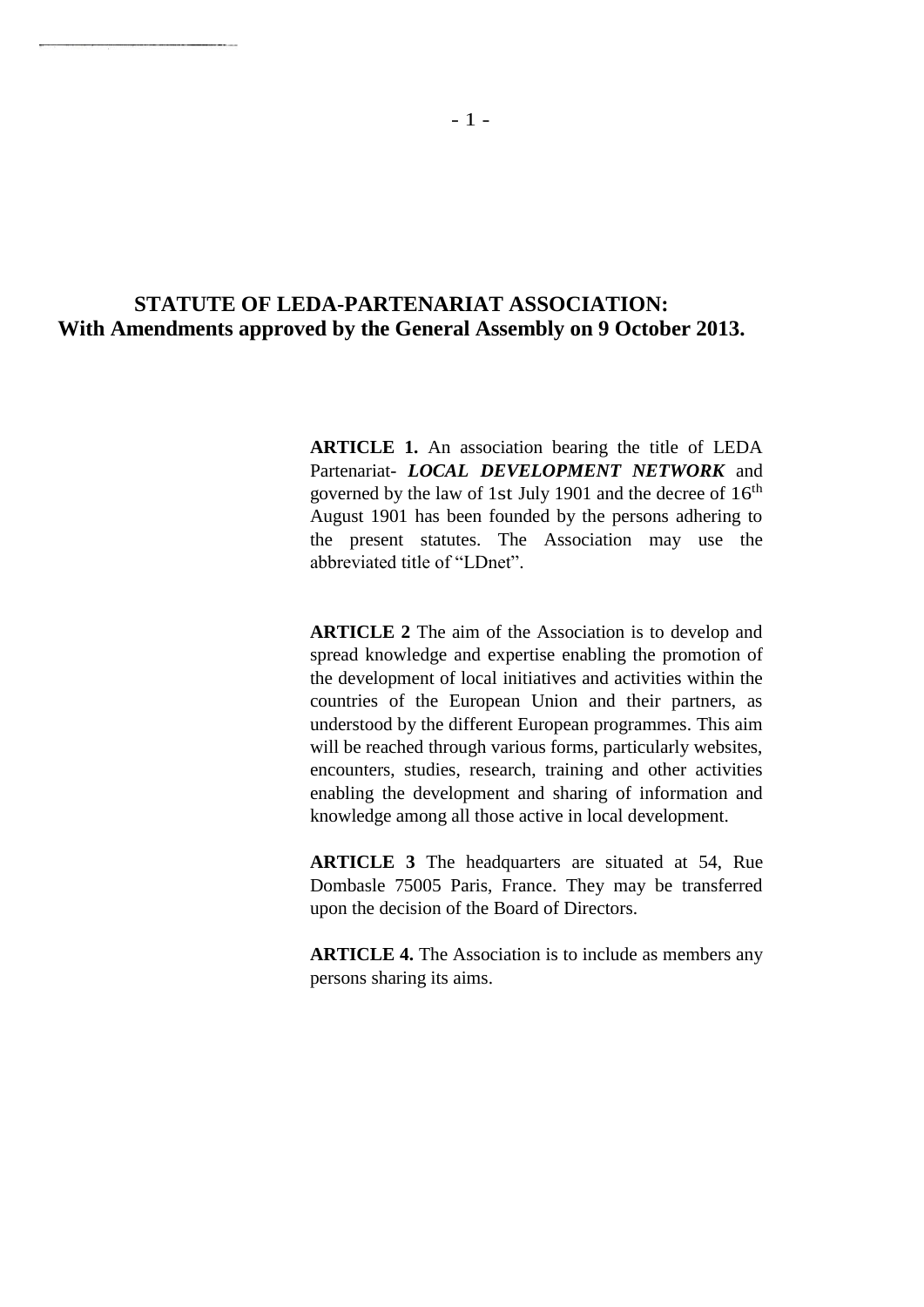The Board of Directors will determine each year the amount of the annual subscription.

**ARTICLE 5** In order to join to the Association, it is necessary to be approved by the Executive Committee, the members of which will make decisions, during their meetings, on the requests made for admission.

**ARTICLE 6** The status of membership is lost by resignation, death, striking off by the Board of Directors for non payment of the subscription or for a serious reason. In the last case, the person concerned is then previously requested, by registered letter, to appear before the Executive Committee to give explanations.

**ARTICLE 7.** The resources of the Association include subscriptions, subsidies granted by States or International Institutions or by French or foreign legal entities of public or private law, or any other resources compatible with its aims and the law in force.

**ARTICLE 8**. The Association is managed by a Board of a maximum of nine members who are elected for two years by the General Assembly. These members may be re-elected. The Board of Directors chooses among its members an Executive Committee composed of at least a President, a Secretary General and a Treasurer. The positions of Vice Presidents, Secretary or Assistant Treasurer may also be created on the proposition of the Board of Directors.

Taking into account the aim of the Association, the General Assembly will ensure that the Board of Directors is made up of members representing the largest possible number of countries.

The former Presidents may become Presidents of Honour.

When members of the Board of Directors are unavailable to perform their duties, the Board of Directors will see that they are provisionally replaced. Their permanent replacement is decided on at the following General Assembly. The powers of the members thus elected end at the expiration of the mandate of the persons they normally replace.